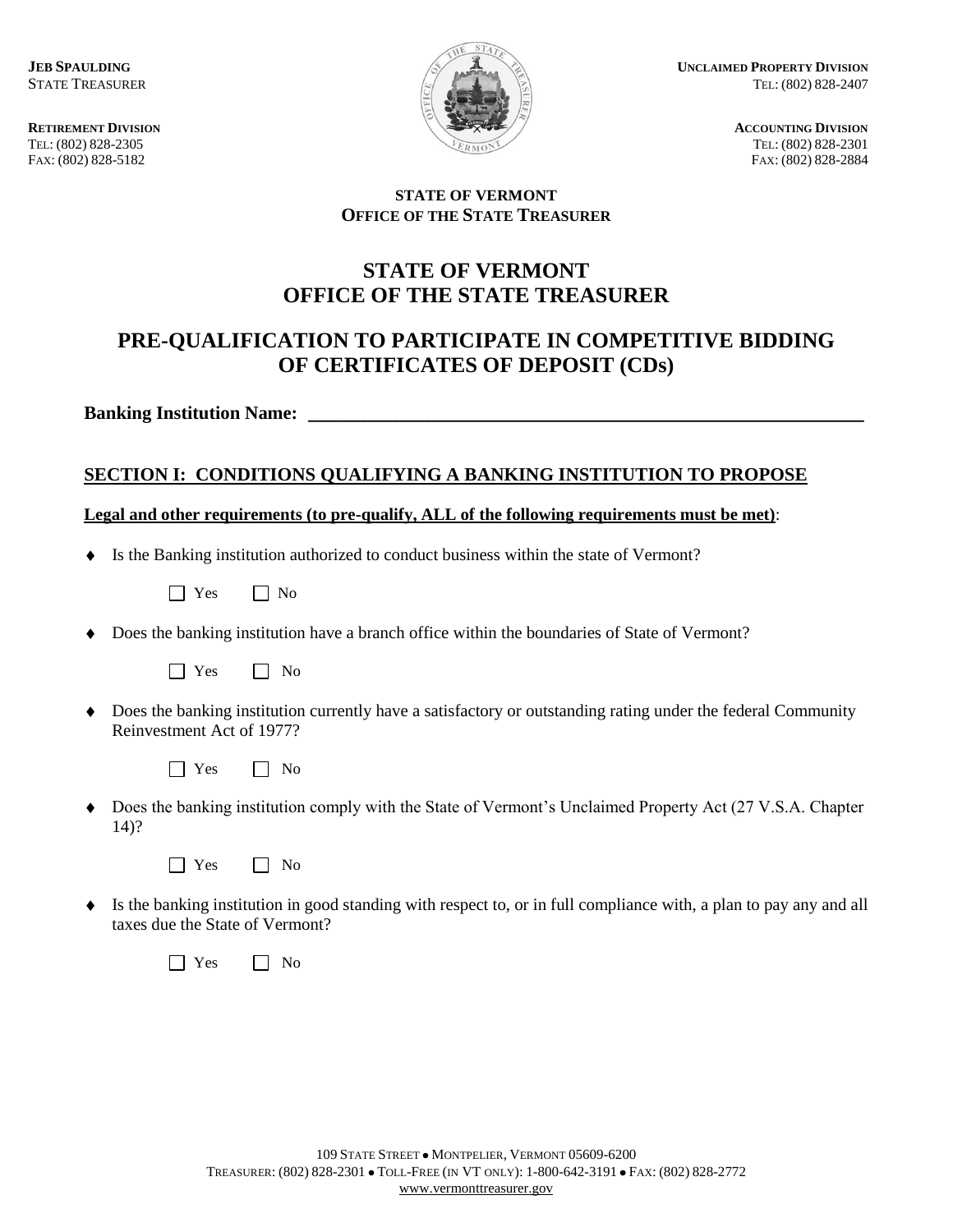# **SECTION II: REQUIRED DOCUMENTS**

The Office of the State Treasurer must receive the following documents from each banking institution before it can be considered:

- Copies of the banking institution's most recent quarterly Call Report and Uniform Bank Performance Report (standard version), required;
- A copy of the banking institution's most recent Annual Report, if applicable;  $\blacklozenge$
- A copy of the banking institution's most recent SEC Forms 10-K and 10-Q, if applicable: and  $\blacklozenge$
- A copy of the Annual Report for the banking institution's holding company, if applicable.  $\blacklozenge$

### **SECTION III: REQUEST FOR GENERAL INFORMATION**

1. Offices:

Primary Contact Office:

| Address:                 |                                                                                                                        |
|--------------------------|------------------------------------------------------------------------------------------------------------------------|
|                          |                                                                                                                        |
| City, State, Zip Code:   | <u> Andreas Andreas Andreas Andreas Andreas Andreas Andreas Andreas Andreas Andreas Andreas Andreas Andreas Andr</u>   |
| Telephone Number:        | <u> 1989 - Johann Stoff, deutscher Stoffen und der Stoffen und der Stoffen und der Stoffen und der Stoffen und der</u> |
| <b>Facsimile Number:</b> | ,我们也不会有什么。""我们的人,我们也不会有什么?""我们的人,我们也不会有什么?""我们的人,我们也不会有什么?""我们的人,我们也不会有什么?""我们的人                                       |
| Email address:           | <u> 1989 - Johann Stoff, deutscher Stoff, der Stoff, der Stoff, der Stoff, der Stoff, der Stoff, der Stoff, der S</u>  |
| Other Service Office(s): |                                                                                                                        |
| Address:                 |                                                                                                                        |
|                          |                                                                                                                        |
| City, State, Zip Code:   | <u> 1989 - Johann Stein, fransk politik (d. 1989)</u>                                                                  |
| Telephone Number:        |                                                                                                                        |
| <b>Facsimile Number:</b> |                                                                                                                        |
| Email address:           |                                                                                                                        |

Note: If more than one Service Office is to be listed please attach a sheet listing the additional offices.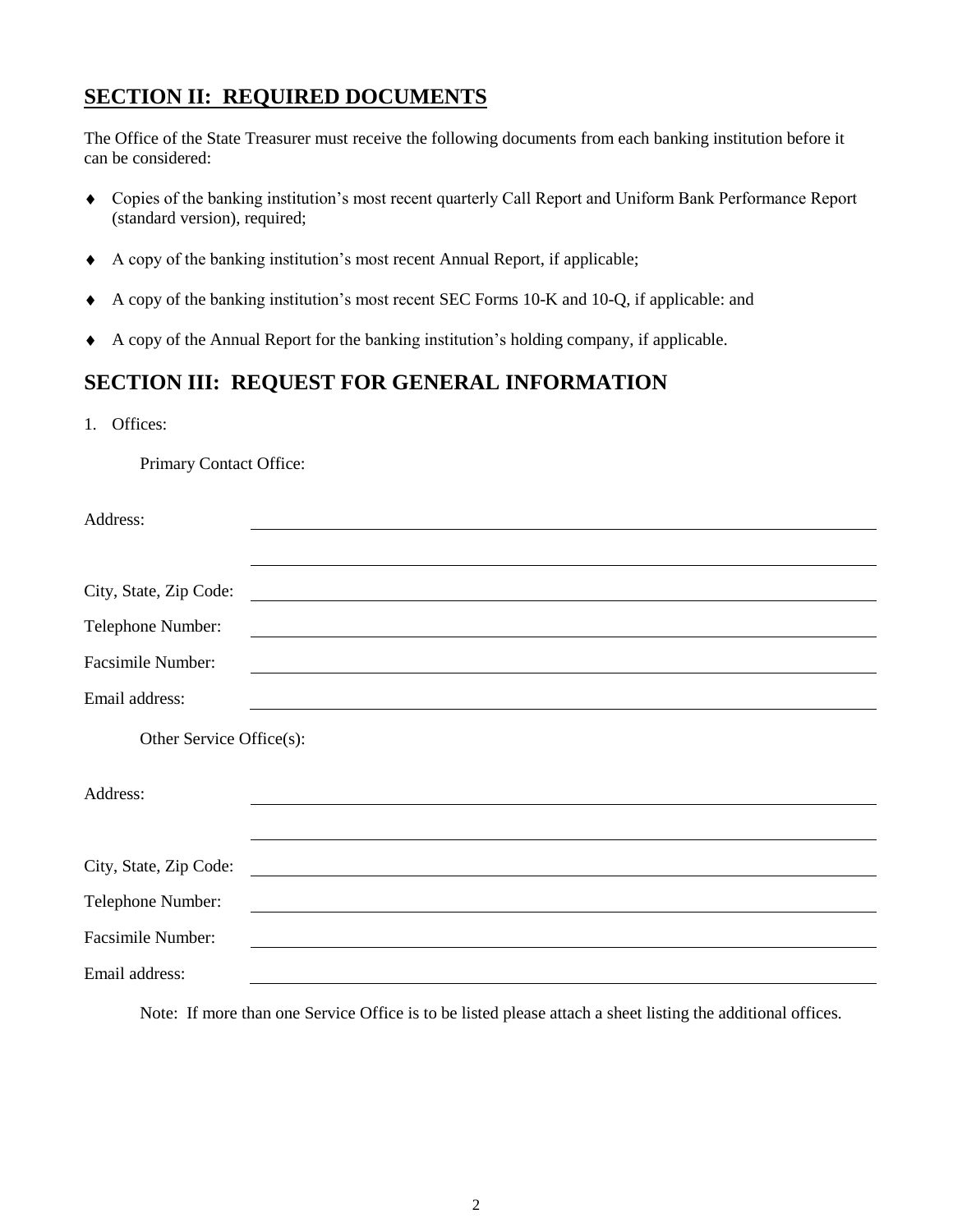2. Who in the banking institution has authority to be the representative for this prospective account in submitting this application?

| Name:                    |                                                                                                                      |
|--------------------------|----------------------------------------------------------------------------------------------------------------------|
| Title:                   |                                                                                                                      |
| Telephone Number:        | <u> 1980 - Jan Stein Stein Stein Stein Stein Stein Stein Stein Stein Stein Stein Stein Stein Stein Stein Stein S</u> |
| <b>Facsimile Number:</b> |                                                                                                                      |
| Email address:           |                                                                                                                      |

#### **Note: This individual must sign the application.**

3. Identify the primary account representative if the banking institution is pre-qualified and approved to participate in the competitive bid process:

| Name:                                                                                                                                          |
|------------------------------------------------------------------------------------------------------------------------------------------------|
| Title:                                                                                                                                         |
| Telephone Number:                                                                                                                              |
| <b>Facsimile Number:</b>                                                                                                                       |
| Email address:<br>and the control of the control of the control of the control of the control of the control of the control of the             |
| Immediate Supervisor:<br><u> 1980 - Johann Barn, mars ann an t-Amhain Aonaichte ann an t-Aonaichte ann an t-Aonaichte ann an t-Aonaichte a</u> |
| How is your banking institution legally organized?<br>4.                                                                                       |
| Nationally chartered bank<br>a.                                                                                                                |
| Federally chartered bank<br>$b$ .                                                                                                              |
| State chartered bank<br>c.                                                                                                                     |
| Has your banking institution operated under a different business name at any time during the last five years?<br>5.                            |
| If "Yes," please identify the prior name, the year of the name change, and the<br>Yes<br>No<br>reason for the name change.                     |
|                                                                                                                                                |
|                                                                                                                                                |
|                                                                                                                                                |
|                                                                                                                                                |

6. Where is your banking institution headquartered (city and state)?

\_\_\_\_\_\_\_\_\_\_\_\_\_\_\_\_\_\_\_\_\_\_\_\_\_\_\_\_\_\_\_\_\_\_\_\_\_\_\_\_\_\_\_\_\_\_\_\_\_\_\_\_\_\_\_\_\_\_\_\_\_\_\_\_\_\_\_\_\_\_\_\_\_\_\_\_\_\_\_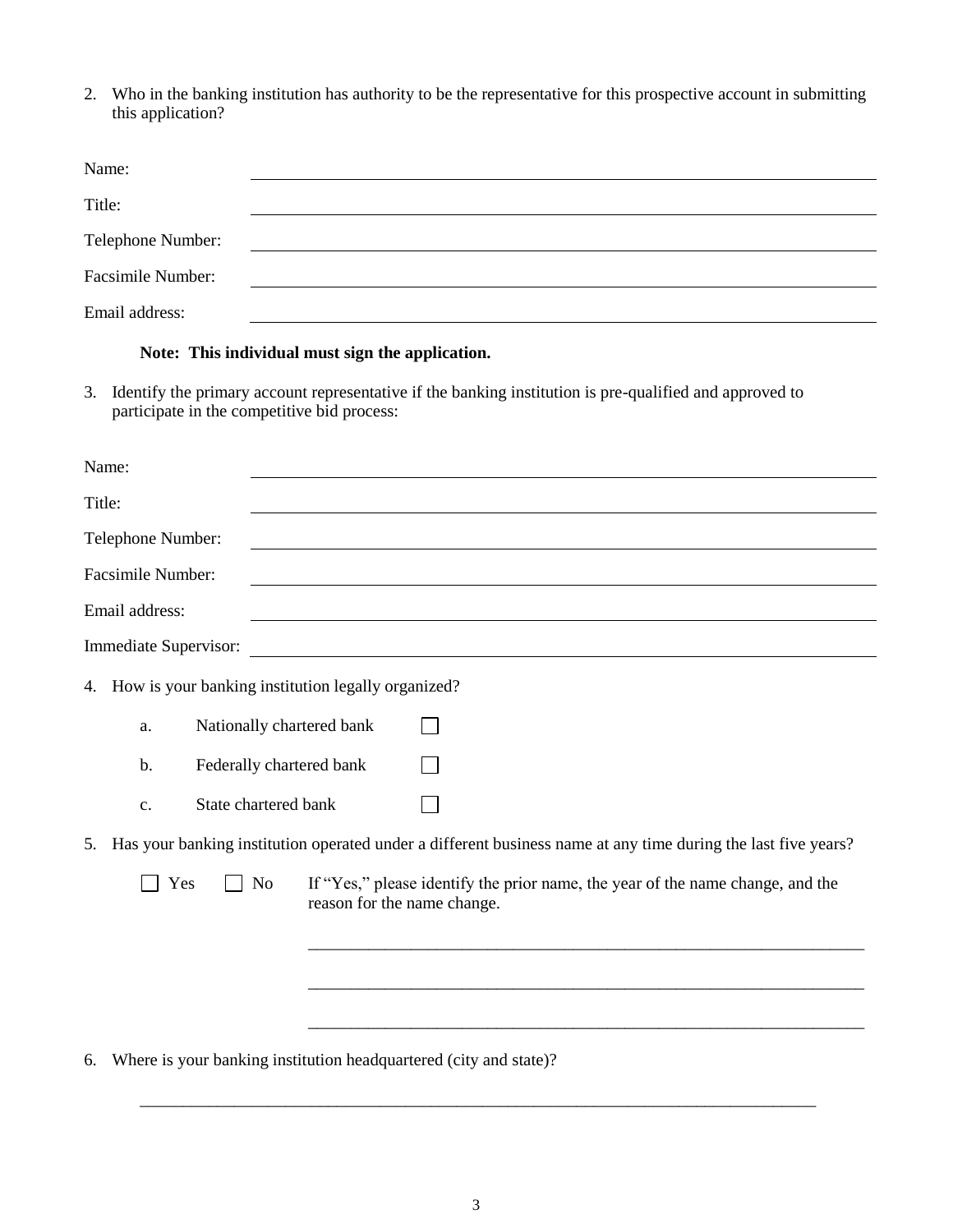7. Is your banking institution owned by a holding company?

|    | Yes                          | N <sub>o</sub> | If "Yes," please provide the holding company's name, its net capitalization, and<br>where it is headquartered (city and state).                                                                                                                                                                                                                                       |
|----|------------------------------|----------------|-----------------------------------------------------------------------------------------------------------------------------------------------------------------------------------------------------------------------------------------------------------------------------------------------------------------------------------------------------------------------|
|    |                              |                | Note: A copy of the holding Company's most recent annual report must be submitted.                                                                                                                                                                                                                                                                                    |
| 8. |                              |                | After review of your application and reports, a determination may be made that a portion of any funds deposited<br>in the banking institution would require collateralization. Would your banking institution still be interested in<br>participating in the program if collateralization were to be required?                                                        |
|    | Yes                          | N <sub>o</sub> |                                                                                                                                                                                                                                                                                                                                                                       |
|    |                              |                | Additional comments, if any (collateralization terms are subject to negotiation):                                                                                                                                                                                                                                                                                     |
|    |                              |                |                                                                                                                                                                                                                                                                                                                                                                       |
| 9. |                              |                | If collateralization should be required for participation by your banking institution, would you agree to<br>collateralization using U.S. treasuries, agencies, and instrumentalities (FHLB, FNMA, FFCB, FAMC,<br>GNMA, and FHLMC) approved by the Office of the State Treasurer, held with a third-party custodian<br>selected by the Office of the State Treasurer? |
|    | Yes                          | No             |                                                                                                                                                                                                                                                                                                                                                                       |
|    | Additional comments, if any: |                |                                                                                                                                                                                                                                                                                                                                                                       |
|    |                              |                | Please note that the terms would be subject to negotiation and included in your "pre-qualification agreement."                                                                                                                                                                                                                                                        |
|    | collateral                   |                | 10. Are you a member of the CDARS network, and if so would you use the CDARS network as an alternative to                                                                                                                                                                                                                                                             |
|    | Yes                          | N <sub>o</sub> |                                                                                                                                                                                                                                                                                                                                                                       |
|    | Additional comments, if any: |                |                                                                                                                                                                                                                                                                                                                                                                       |
|    |                              |                |                                                                                                                                                                                                                                                                                                                                                                       |
|    |                              |                | 11. Please provide four references of comparable public sector entities with which your branch does business.<br>Indicate: (a) name of governmental entity; (b) contact person; (c) address; (d) telephone number; and (e)<br>length of relationship. This information should be attached to the application.                                                         |

12. Please identify and state related ceiling limits for all depository insurance that would be in force and that would protect State of Vermont deposits, including certificates of deposit.

\_\_\_\_\_\_\_\_\_\_\_\_\_\_\_\_\_\_\_\_\_\_\_\_\_\_\_\_\_\_\_\_\_\_\_\_\_\_\_\_\_\_\_\_\_\_\_\_\_\_\_\_\_\_\_\_\_\_\_\_\_\_\_\_\_\_\_\_\_\_\_\_\_\_\_\_\_\_\_ \_\_\_\_\_\_\_\_\_\_\_\_\_\_\_\_\_\_\_\_\_\_\_\_\_\_\_\_\_\_\_\_\_\_\_\_\_\_\_\_\_\_\_\_\_\_\_\_\_\_\_\_\_\_\_\_\_\_\_\_\_\_\_\_\_\_\_\_\_\_\_\_\_\_\_\_\_\_\_